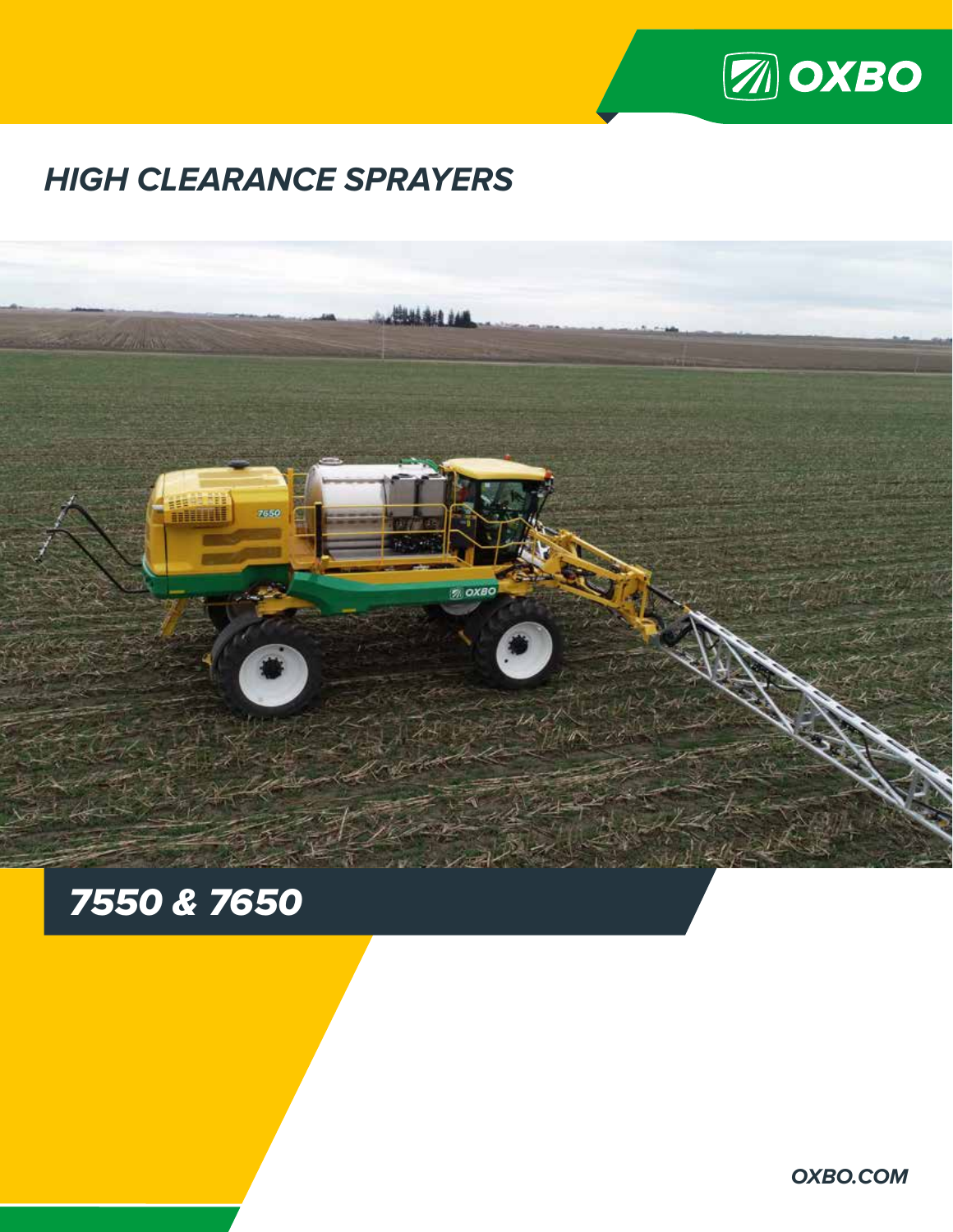

#### **CUSTOMER FOCUS**

Oxbo sprayers were designed with our customers in mind. Important to our customer base is our ability to manufacture, directly sell, support and service our products. Our "direct to the customer" approach is unique to the industry.

#### **EXCEPTIONAL SUPPORT AND SERVICE**

Oxbo understands your equipment works hard. When you need support or service, it needs to be available. We have strategically located service centers in key locations to provide you support when and where you need it. Oxbo stands behind its equipment with readily available parts and in-field service support.

Both models utilize FleetCommand telematics for near real-time machine data.

#### **IMPORTANT FEATURES**

Oxbo customers told us features they found important in a sprayer. We listened and developed a sprayer

based on a proven model to provide our customers with front-boom, high clearance sprayer exceeding their expectations. With the input from our customers and experts in the field, we developed a second model sprayer; the 7650. The new sprayer features a larger capacity and higher standard horsepower.

#### **MULTIPLE OPTIONS**

Important to our customers are a wide range of options to customize their sprayer, matching their needs and conditions. Oxbo offers a full-range of options for capacity, horse power and precision. With two model choices, multiple boom lengths, horse power options and the flexibility to turn your sprayer into a multi-purpose unit with the optional TS4 detasseling bar, Oxbo sprayers encompass the optimum in flexibility. Each sprayer is built, one at a time according to the specifications and needs of your operation. Your sprayer, built your way.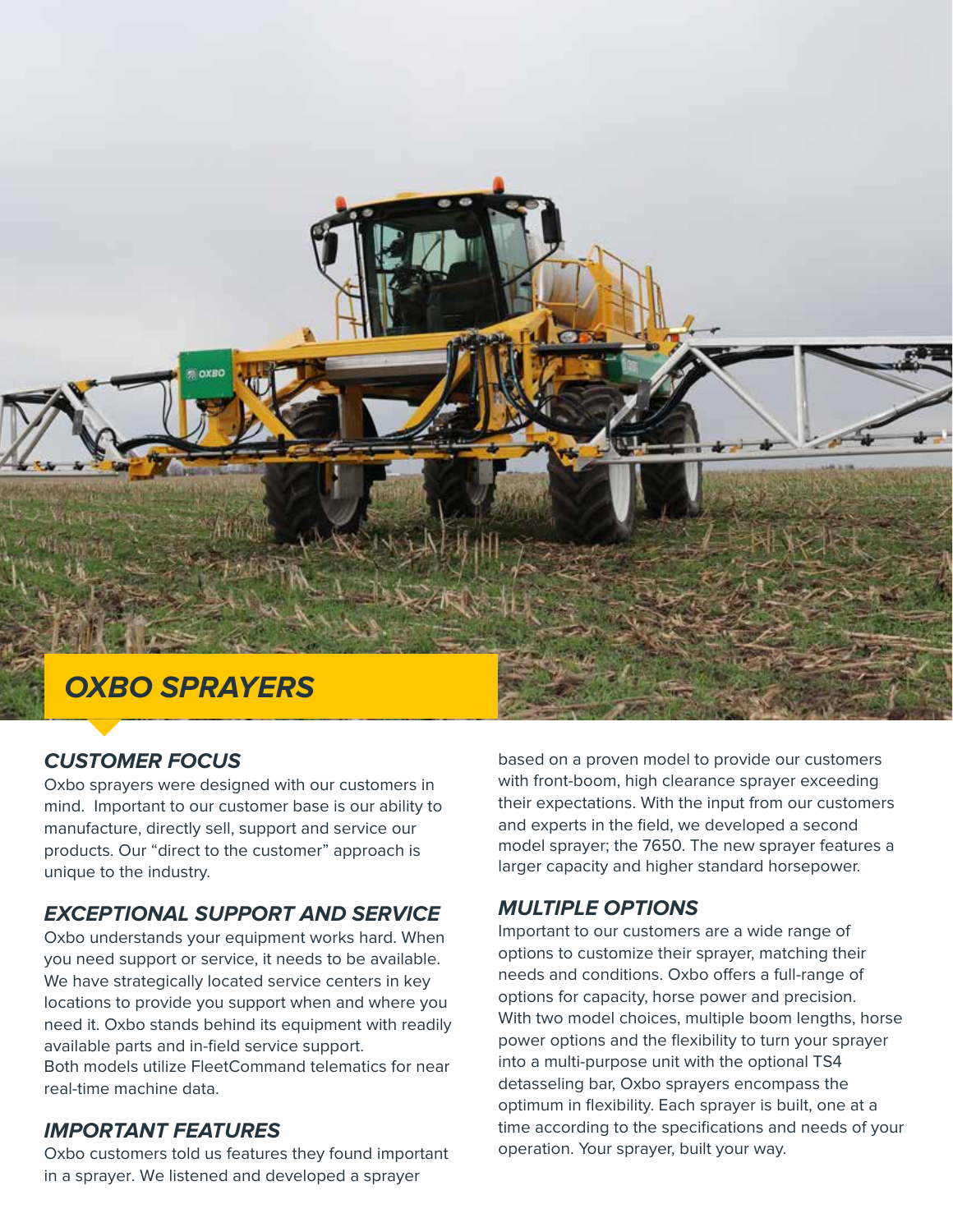## **7550 & 7650 FEATURES**



## **FEATURES**

- Planetary final drives with foot pedal dynamic brakes
- Climate controlled, sealed cab with category 4 air filtration system
- Powerful, Scania DC09, Tier 4F engine
- Sleek, molded body panels for a modern design
- Reliable planetary final drives power through tough conditions

## **7550 & 7650 OPTIONS**



## **OPTIONS**

- Boom options available in 90', 100', or 120' lengths
- Direct Chemical Injection System with multiple tank options to maximize product capabilities
- Optional Quick-Tach boom for fast switching of all tools
- Two or four wheel steering
- Optional Center folding, poly belly pans
- Optional Crop guides to gently divert crops
- Optional Raven Hawkeye 16 section control or Hawkeye HD individual nozzle control

## **OXBO 7550 SPRAYER**



- 1,200 gallon **Stainless** steel tank
	- 350 hp engine

# **OXBO 7650 SPRAYER**



• 1,600 gallon **Stainless** steel tank **Standard** 350 hp engine or optional 400 hp engine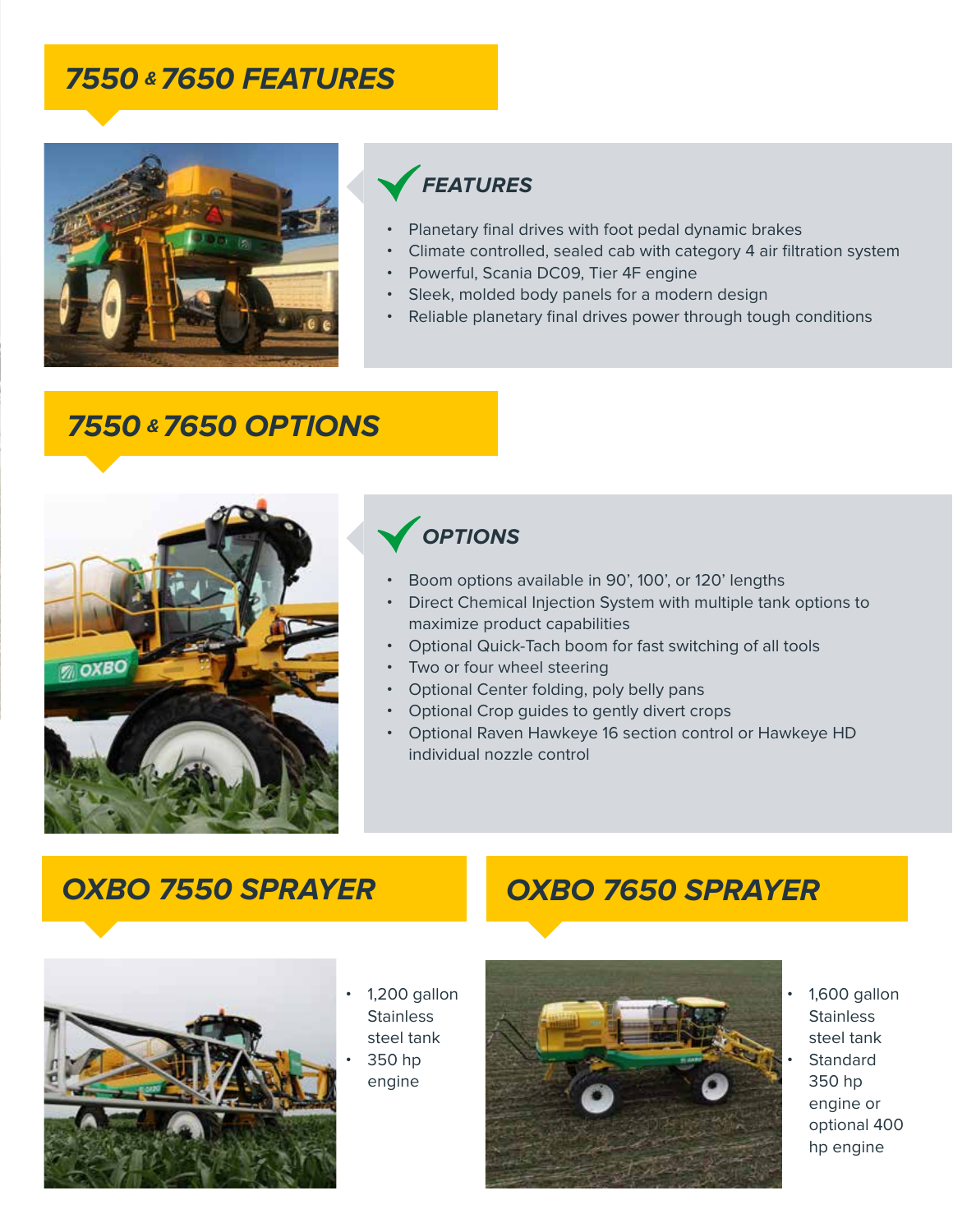#### **EXCEPTIONAL STANDARD FEATURES**









#### **FULL 77 INCHES CROP CLEARANCE**

- Highest clearance in the industry!
- Great for tall corn application
- Get more value for your investment. Versatility and capability for full season usage

#### **EASY ACCESSIBILITY**

- Easy open sliding doors and panels improve serviceability
- Optional center folding poly belly pans
- Fold-down access to load system
- Rear ladder folds out of the way during use
- Cabin filters are easily changed from access boxes outside of cab

#### **MILLENNIUM BOOM**

- Break-away design dramatically extends boom life
- Single piece top cap adds superior strength without adding weight
- Folding hinge design protects hydraulic hoses and fittings
- 9-section boom for less overlap
- **Standard** boom blowout function for ease in purging system

#### **FLEETCOMMAND TELEMATICS**

• Utilize the accuracy and innovation of FleetCommand to monitor machine location, function and other important information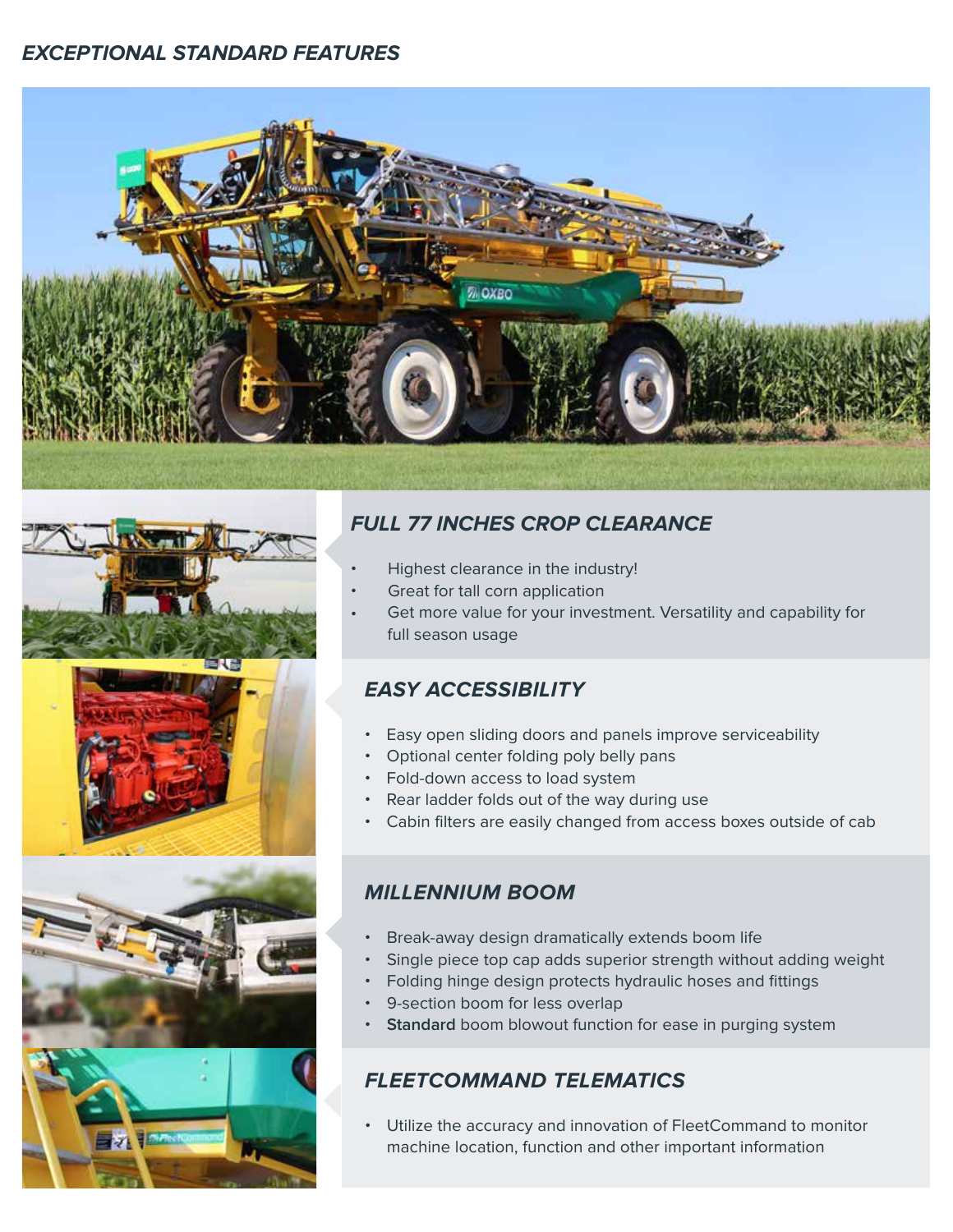#### **EXCEPTIONAL STANDARD FEATURES**



#### **OTHER EXCEPTIONAL STANDARD FEATURES**

- Single pass cooling system
- Electric product rinse system
- Premium Claas cab with Bluetooth stereo
- Category 4 air filtration system
- Hydrostatic, full-time 4 wheel drive

#### **HYPRO 9307C WET SEAL PUMP -** STANDARD

- Provides high capacity consistent, powerful pressure to the system
- Wet-seal design protects seals for longer pump life and reduced downtime

#### **ERGONOMIC JOYSTICK AND LARGE DISPLAY**

- Less fatigue in the field
- Improved, more visible operations display
- Choice of Raven Viper 4+ or Ag Leader InCommand 1200 displays
- Standard and optional features integrated into display functions
- Important touch screen functions at the end of your fingers

#### **STAINLESS STEEL TANK**

• Made of the highest quality Stainless steel with and integrated 100 gallon rinse tank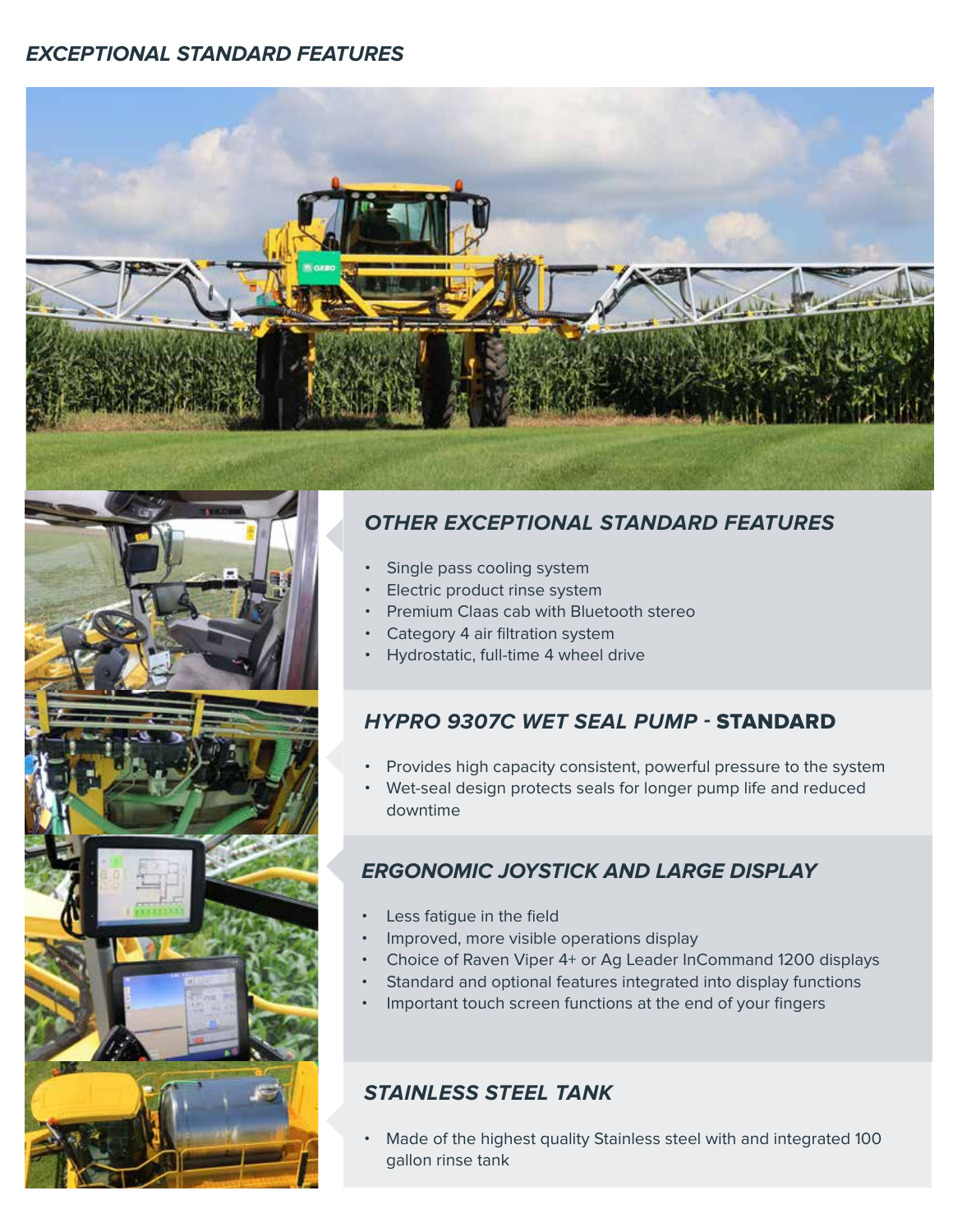#### **OPTIONS TO CUSTOMIZE YOUR SPRAYER**







#### **FOUR-WHEEL STEER**

- Exceptional steering capabilities and smaller turning radius
- Available on the 7550 and 7650
- LSW 650/60 R42 Flotation tires keep you going in muddy conditions

#### **CHEMICAL EDUCTOR**

- Easy operation to properly and safely mix liquid and dry chemicals
- Better control of your solution for greater efficiency and productivity

#### **DIRECT INJECTION SYSTEM**

- Available with 1, 2, 3, or 4 tanks where direct injection is preferred
- Product is mixed directly into the flow, no need to rinse entire system

#### **REAR BOOM**

• Features 11 nozzle, rear dispensing boom

#### **OTHER OPTIONAL FEATURES**

- Raven UltraGuide automatic boom height control
- Auto-steer choice of Raven RS1 or Ag Leader SteerCommand
- Raven Hawkeye provides 16 section control for precise application
- Raven Hawkeye HD provides individual nozzle control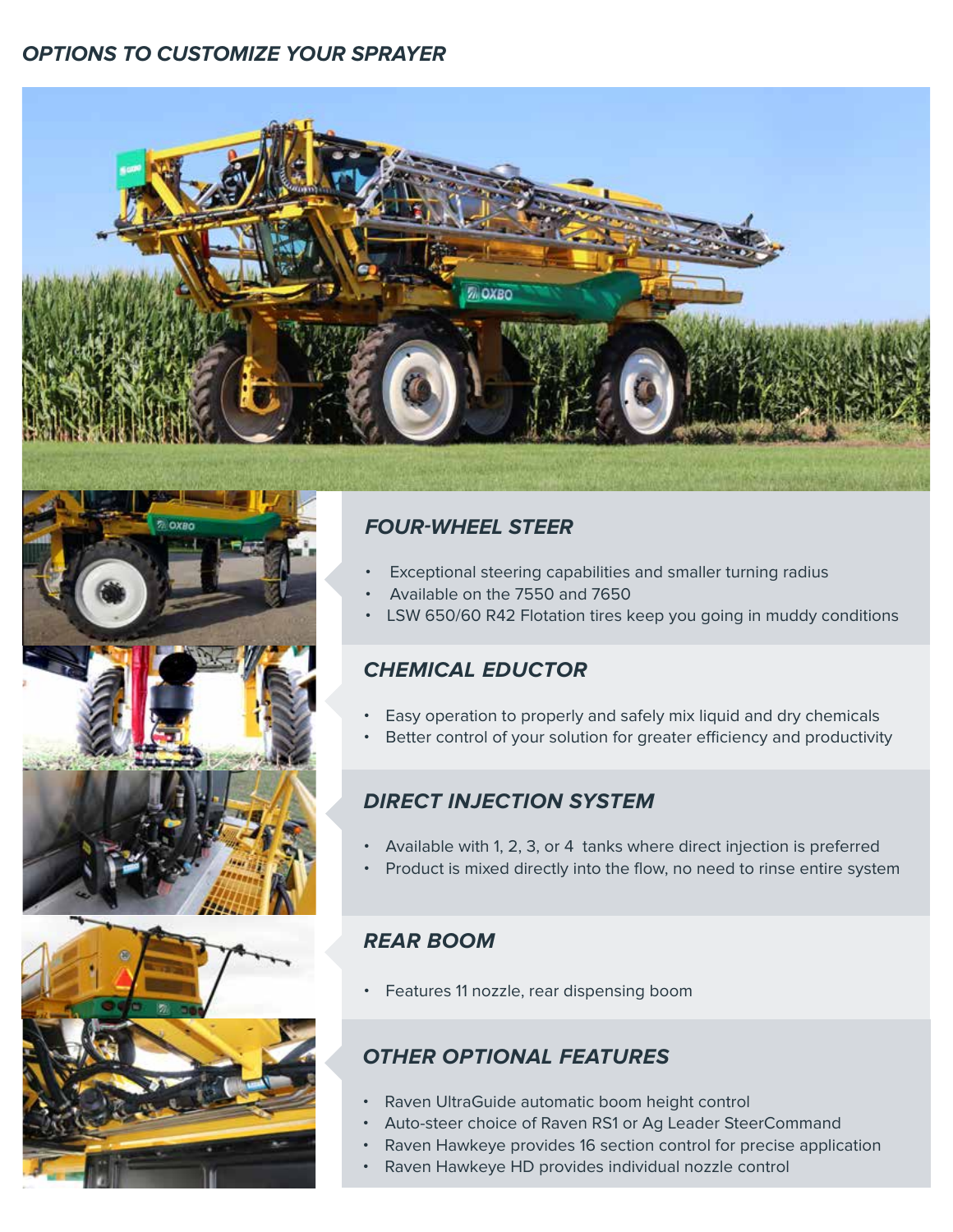## **TS4 DETASSELING BAR**

#### **REDEFINING THE STANDARD**

The Oxbo TS4,™ sprayer toolbar was created exclusively for the 7550 and 7650, making it the most productive combination in the seed industry. The TS4 is unmatched in it's ability to cut and pull the highest percentages over the competition. The Prep Package allows you to easily switch over from spraying to detasseling with ease.











| <b>AVAILABLE CONFIGURATIONS</b> |                   |                           |  |
|---------------------------------|-------------------|---------------------------|--|
| ROWS                            | SPACING   PATTERN |                           |  |
| 12 OVER 16                      | 30"               | $4-1, 4-2$ &<br>$4-1-2-1$ |  |

### **INTEGRATED TOOLBAR CONTROL**

- No need for extra displays or wiring
- Setup functions interfaced through the in-cab display
- Less cab clutter and simpler operation

### **PRECISE IN-CAB SETTINGS**

- Display shows operator exact position of linear actuators on row units
- Once set, operator can lock row units and adjust with one setting

## **REDUCED WEIGHT**

- Improved machine balance
- Pullers are 30% lighter than previous design
- Removed excessive bulk across bar and streamlined the design

## **IMPROVED PRODUCTIVITY**

- 7550/7650 suspension offers the most stable platform to increase toolbar stability, yielding a more uniform cut and pull
- Switching from cutters to pullers takes less than 15 minutes
- In-cab settings allow you to adjust immediately as field conditions indicate
- Optimized cutting system allows for deep cutting sterile at higher speeds
- When equipped with factory or field installed Detasseling Prep pkg, the 7550/7650 easily changes from a sprayer to a detasseler

#### **MINIMIZED MAINTENANCE**

- Simplified design requires less maintenance than TS2 toolbar
- Implemented flat-faced hydraulic couplers stay clean so switching heads is fast

## **IMPROVED VISIBILITY**

- Provides safer operation and reduced strain
- LED lights on the toolbar for excellent visibility at night